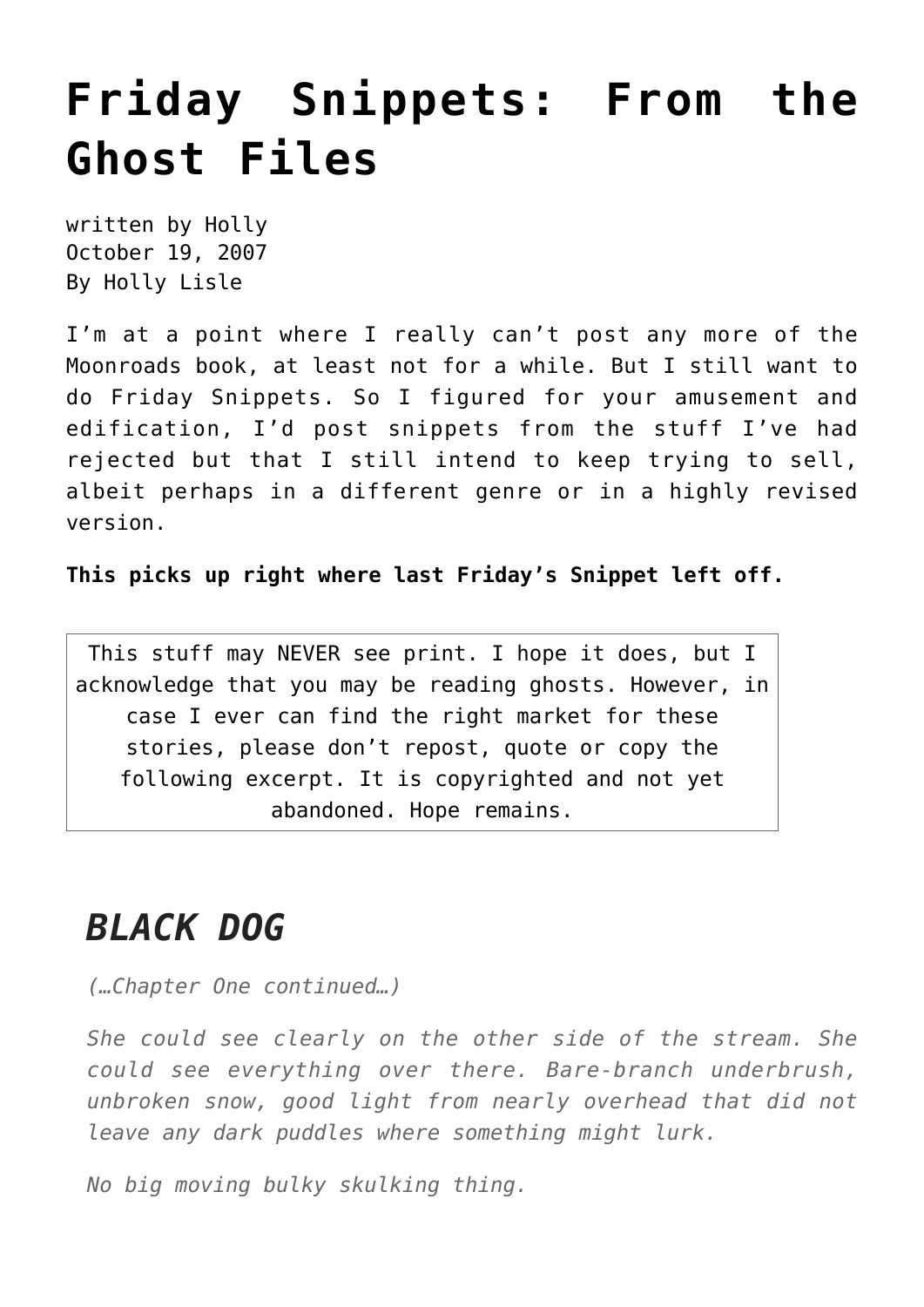*Natalie took a step backward and realized that she was shaking. She was not a nervous person. Didn't jump at noises in her apartment, didn't fear living alone, didn't have a bit of trouble falling asleep at night. She was imaginative — in her line of work, she had to be — but she'd never had the problem of feeling her imagination trying to push its way into her reality. She was a practical person; this was something that had always been a point of pride with her.*

*And yet she could look at that empty bank and still be dead certain that she had seen something.*

*She retraced her steps, stood facing the same way, walked forward slowly, trying to duplicate the flash of red that had caught her attention. Trash on the other side of the woods might have caused the sudden brilliant glow of red; a kid's bicycle reflector or broken glass from an automobile taillight might make such a flash if illuminated for just a moment by a stray beam of sunlight. It would make sense. But she couldn't get the flash again.*

*But just because she couldn't duplicate it, that didn't mean that wasn't what it had been.*

*Just some trash. Nothing scary.*

*And yet, inside her, primitive hindbrain instinct was screaming, "Run. Go back. Get away from here."*

*Behind her lay the safety of her lovely rented log cabin and the idyllic lake. Ahead lay the siren lure of a mysterious waterfall, the sound of thundering water sweet to Natalie's ears, the possibility of something wonderful drawing her forward. Not just because she needed pictures for the team. Not just for the future of some as-yet intangible project. But for her, because something inside of her was hungry for wild water and solitude and places that no one else had ever seen.*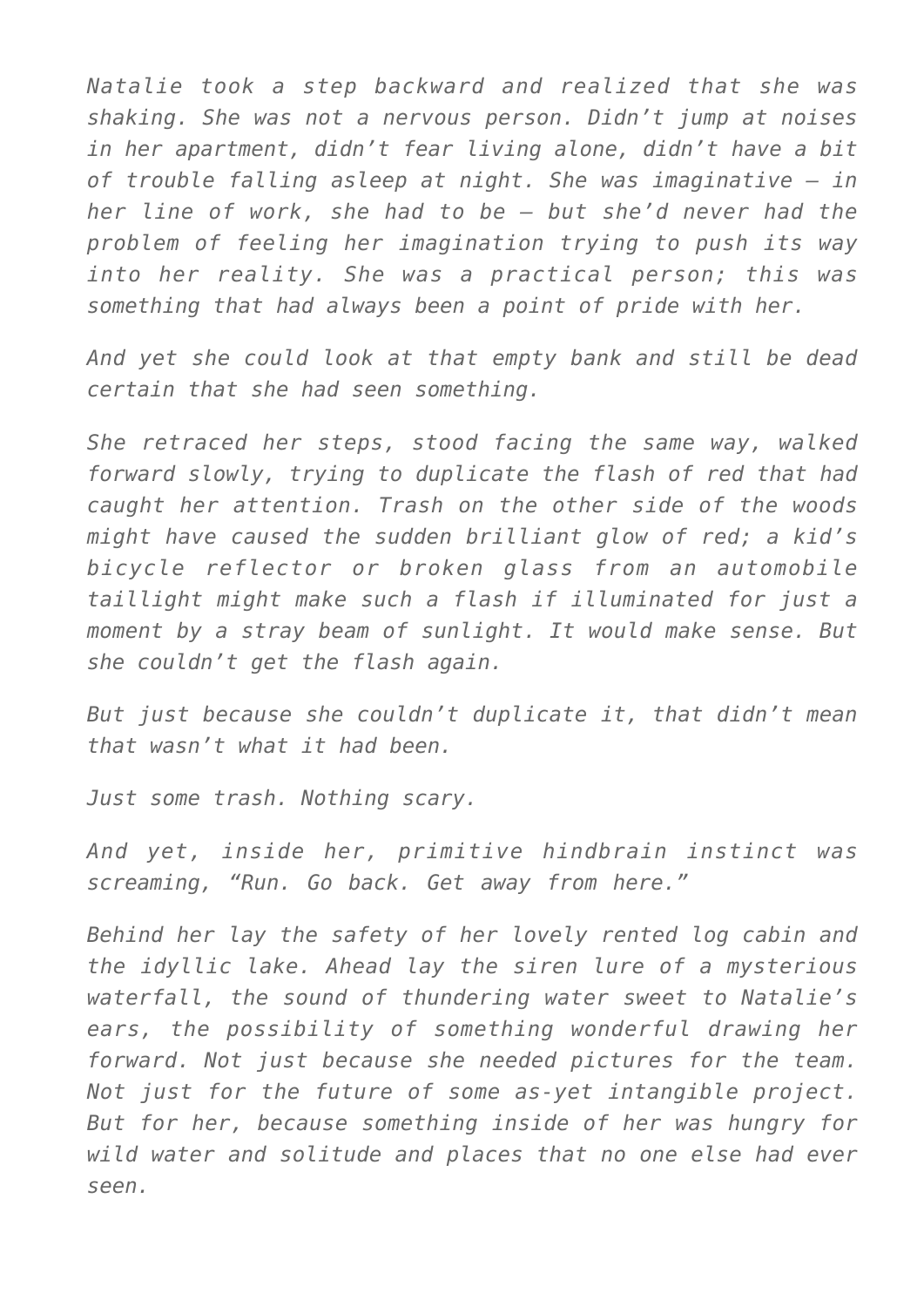*So she caged the small, nervous creature at the back of her mind. That timorous, trembling prey that feared the shadow of the hawk and the gliding step of the wolf would keep itself where it belonged — well-hidden, where its fears could not control her.*

*She could no longer find calm within herself; the feeling of being watched, silly thought it was, had driven her selfassuredness from her. But Natalie wanted mystery and beauty, wildness and adventure, even if it was the mundane adventure of locating a hidden waterfall. So she kept walking.*

*The terrain got rougher. The ground began to rise sharply, and the stream and the valley both took a sharp jog to the right.*

*She climbed on, stopping for a few minutes at a time to catch her breath. Finally, she reached a sort of plateau, and found herself faced by a rusted chain hanging over the stream between two old fence posts jammed into the earth. And hanging on the center of the chain, a battered, pitted faded metal sign.*

*NO TRESPASSING*

*Black with pale yellow letters that had surely once been bright and commanding. But not anymore — nor did Natalie have any interest in being commanded. She'd put too much effort into getting where she was to meekly turn around and go back.*

*She gave the sign's warning only a moment's consideration, and then climbed over the chain, and walked on. She was very near the waterfall; she couldn't see it yet, but its music was rising to a thundering crescendo, and she could just imagine how beautiful it would be.*

*Past the chain, the ground again rose steeply. Natalie lost herself in the sheer physical effort of the next leg of her journey, as what had seemed like a path became, briefly,*